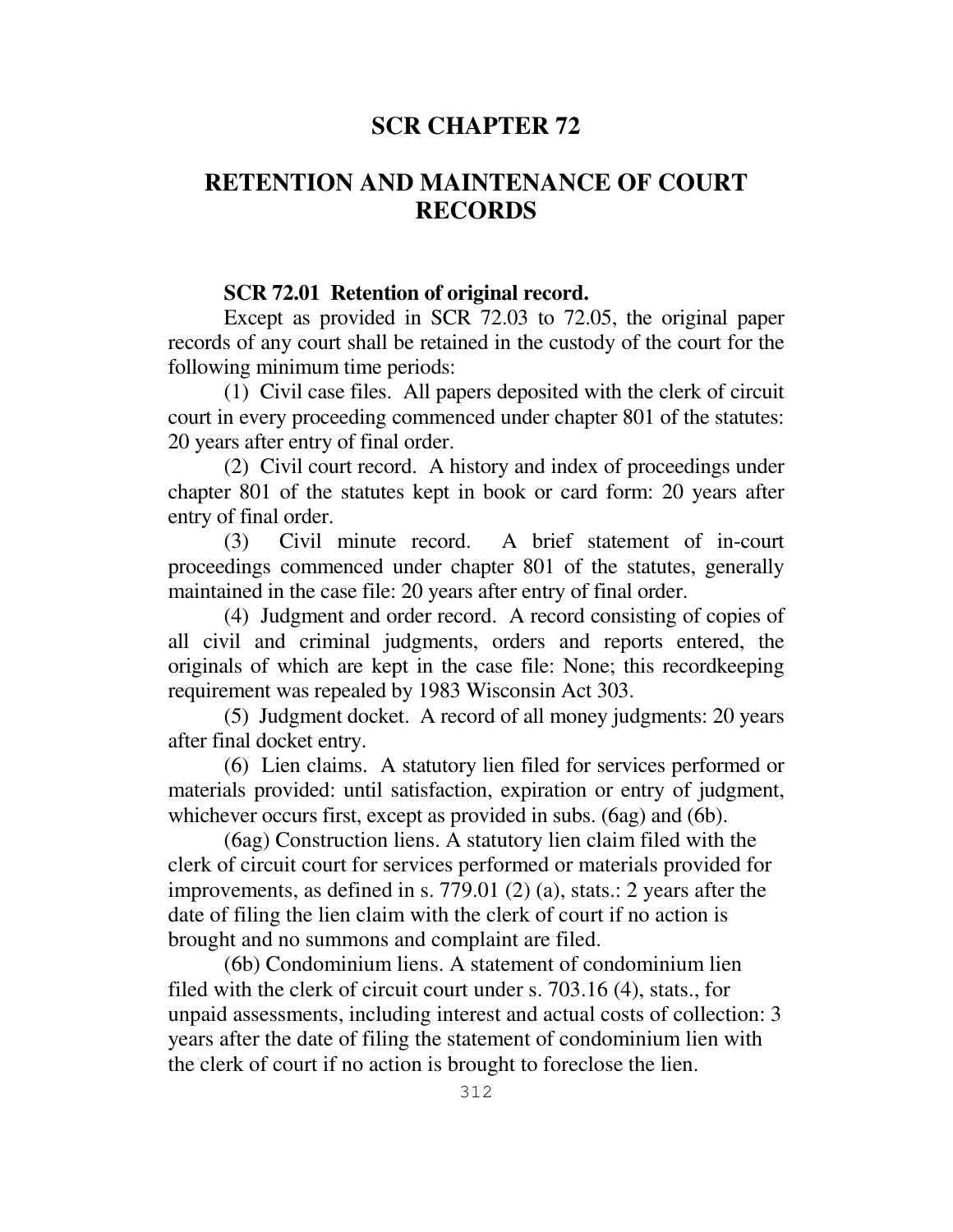(7) Delinquent income tax, unemployment compensation payment warrants and dockets. A record of delinquent tax liens or delinquent unemployment compensation payments that have the effect of a final judgment: 20 years after final docket entry.

 (8) Small claims case files. All papers deposited with the clerk of courts in every proceeding commenced under chapter 799 of the statutes: 20 years after entry of final order for contested cases, stipulated dismissals and default judgments; 1 year from date of filing for dismissed cases.

 (9) Small claims court record. A history and index of proceedings kept in book or card form: 20 years after entry of final order for contested cases, stipulated dismissals and default judgments; 1 year from date of filing for dismissed cases.

 (10) Small claims minute record. A brief statement of in-court proceedings commenced under chapter 799 of the statutes, generally maintained in the case file: 20 years after entry of final order for contested cases, stipulated dismissals and default judgments; 1 year from date of filing for dismissed cases.

 (11) Family case files. All papers deposited with the clerk of courts in every proceeding commenced under ch. 767, stats.: 30 years after entry of judgment of divorce or entry of final order, except that after 30 years, for any case file for which support or maintenance payments are continuing to be made, 7 years after final payment or after order terminating maintenance is filed.

 (12) Family court record. A history and index of proceedings kept in books, on cards or in electronic or optical format: 30 years after entry of judgment of divorce or entry of final order, except that after 30 years, for any court record for which related support or maintenance payments are continuing to be made, 7 years after final payment or after order terminating maintenance is filed.

 (13) Family court minute record. A brief statement of in-court proceedings commenced under ch. 767, stats., generally maintained in the case file: 30 years after entry of judgment of divorce or entry of final order, except that after 30 years, for any court minutes for which related support or maintenance payments are continuing to be made, 7 years after final payment or after order terminating maintenance is filed.

 (14) Family maintenance and support payment records. Record of family maintenance and child support payments received by the clerk of circuit court: 30 years after entry of judgment of divorce or entry of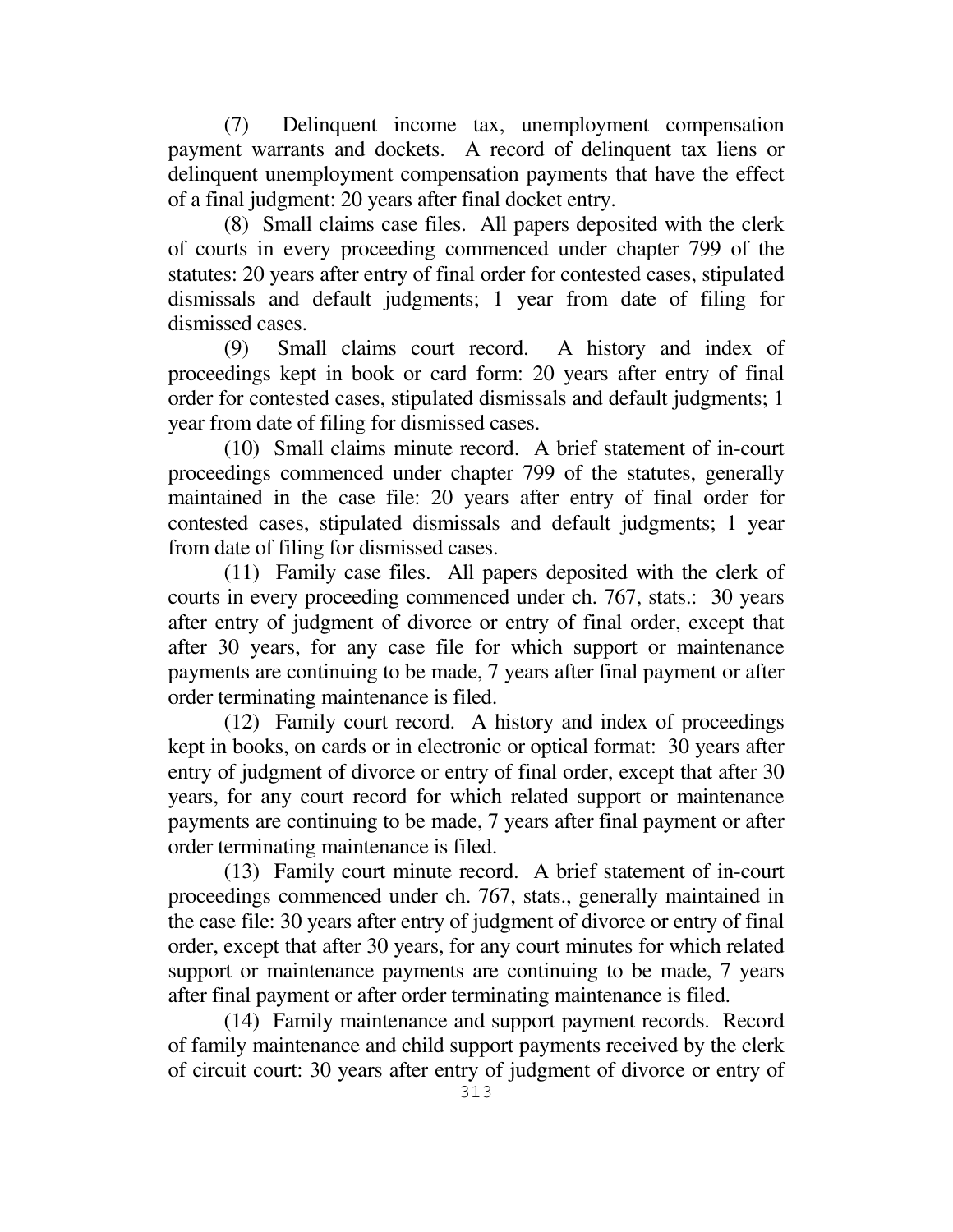final order, except that after 30 years, for any payment records for which related support or maintenance payments are continuing to be made, 7 years after final payment or after order terminating maintenance is filed.

 (15) Felony case files. All papers deposited with the clerk of courts in every proceeding commenced under ch. 968, stats., for felony offenses and all papers filed with the clerk of courts for the commitment of an inmate under ch. 980, stats.: 50 years after entry of final judgment; for Class A felonies, 75 years after entry of final judgment.

 (16) Felony court record. A history and index of criminal proceedings kept in books, on cards or in electronic or optical format, including court records regarding the commitment of an inmate: 50 years after entry of final judgment; for Class A felonies, 75 years after final judgment.

 (17) Felony minute record. A brief statement of in-court proceedings in a felony action, generally maintained in the case file, including minute records regarding the commitment of an inmate: 50 years after entry of final judgment; for Class A felonies, 75 years after final judgment.

 (18) Misdemeanor case files. All papers deposited with the clerk of courts in every proceeding commenced under chapter 968 of the statutes for misdemeanor offenses, including criminal traffic offenses: 20 years after entry of final judgment.

 (19) Misdemeanor court record. A history and index of proceedings under chapter 968 of the statutes for misdemeanor offenses, including criminal traffic offenses, kept in book or card form: 20 years after entry of final judgment.

 (20) Misdemeanor minute record. A brief statement of in-court proceedings in a misdemeanor action, including criminal traffic offenses, generally maintained in the case file: 20 years after entry of final judgment.

- (21) (Repealed)
- (22) (Repealed)
- (23) (Repealed)

 (24) Traffic forfeiture, conservation forfeiture and ordinance violation case files. All papers deposited with the clerk of circuit court in every proceeding commenced under chs. 29, 30, 48, 66, 125, 167, 343, 345, 350 and 938, stats.: 5 years after entry of final judgment.

(24a) Traffic forfeiture, conservation forfeiture and ordinance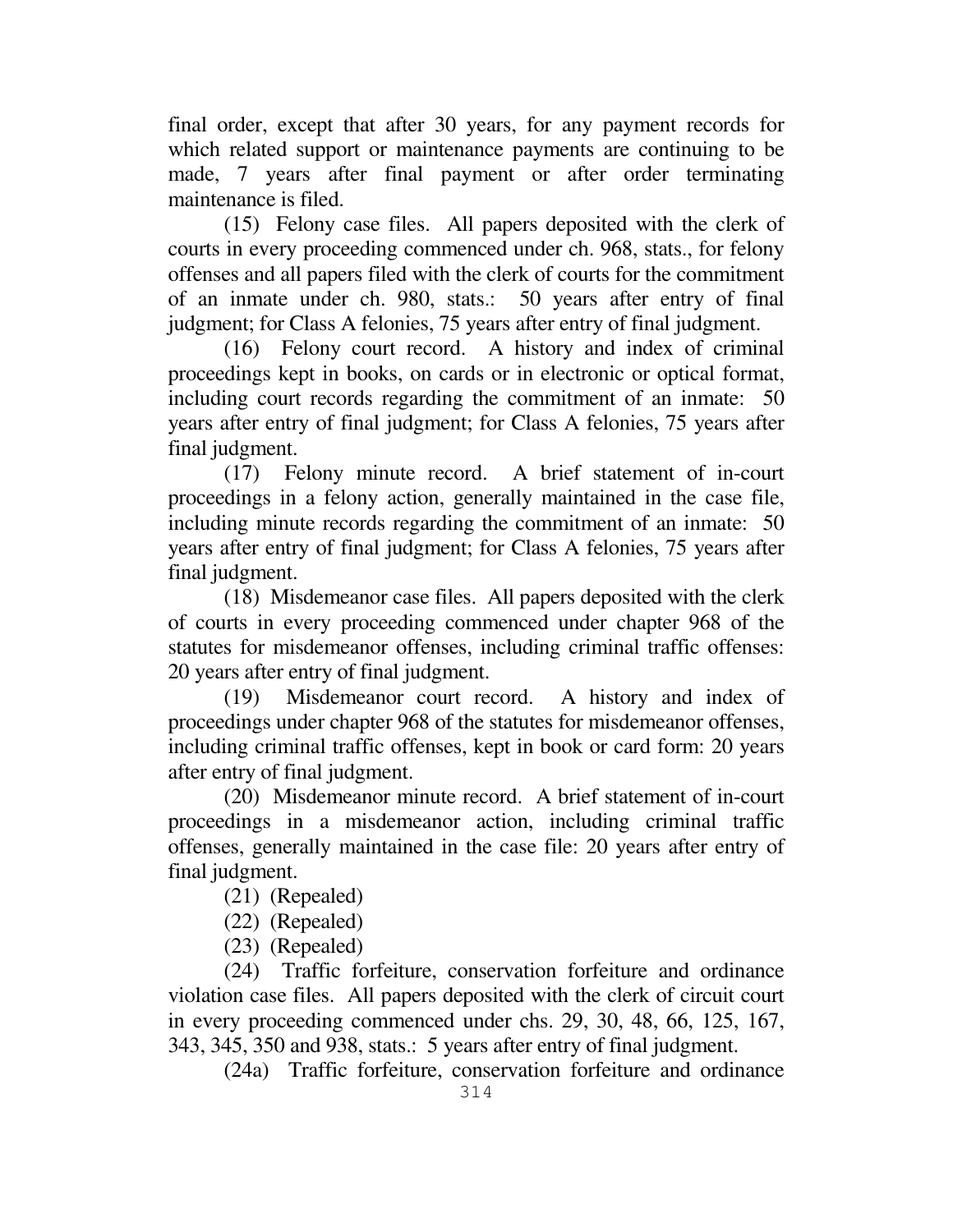violation court record. A history and index of proceedings kept in books, on cards or in electronic or optical format: 5 years after entry of final judgment.

 (24m) Traffic forfeiture, conservation forfeiture and ordinance violation minute record. A brief statement of in-court proceedings in a forfeiture or ordinance violation action, generally maintained in the case file: 5 years after entry of final judgment.

 (25) Information and indictment record. A record consisting of copies of all informations and indictments filed, the originals of which are kept in the case file: None; this recordkeeping requirement was repealed by 1983 Wisconsin Act 302.

 (26) Records of John Doe proceedings. All papers deposited with the court in every proceeding commenced under section 968.26 of the statutes: 50 years after date of final proceeding; for cases involving the investigation of Class A felonies, 75 years after date of final proceeding.

 (27) Search warrants. Except as provided under sub. (27m), orders signed by a judge directing a law enforcement official to conduct searches: 75 years after filing with the court, unless filed with a case file.

 (27m) Juvenile court search warrants. Search warrants deposited with the juvenile court in proceedings under chapter 48 of the statutes: 15 years after filing with the court, unless filed with a case file.

 (28) Records of grand jury proceedings. All papers deposited with the court in every proceeding commenced under section 756.10 of the statutes: 50 years after date of final proceeding; for cases involving the investigation of Class A felonies, 75 years after date of final proceeding.

 (29) Estate case files. All papers deposited with the register in probate in every proceeding commenced under chapter 851 of the statutes: 75 years after entry of final judgment or order discharging personal representative or trustee.

 (30) Probate court record. A history and index of probate proceedings kept in book or card form: 75 years after entry of final judgment or order discharging personal representative or trustee.

 (31) Probate minute record. A brief statement of in-court proceedings commenced under chapters 851 to 880 of the statutes, generally maintained in the case file: 75 years after entry of final order or order discharging personal representative or trustee.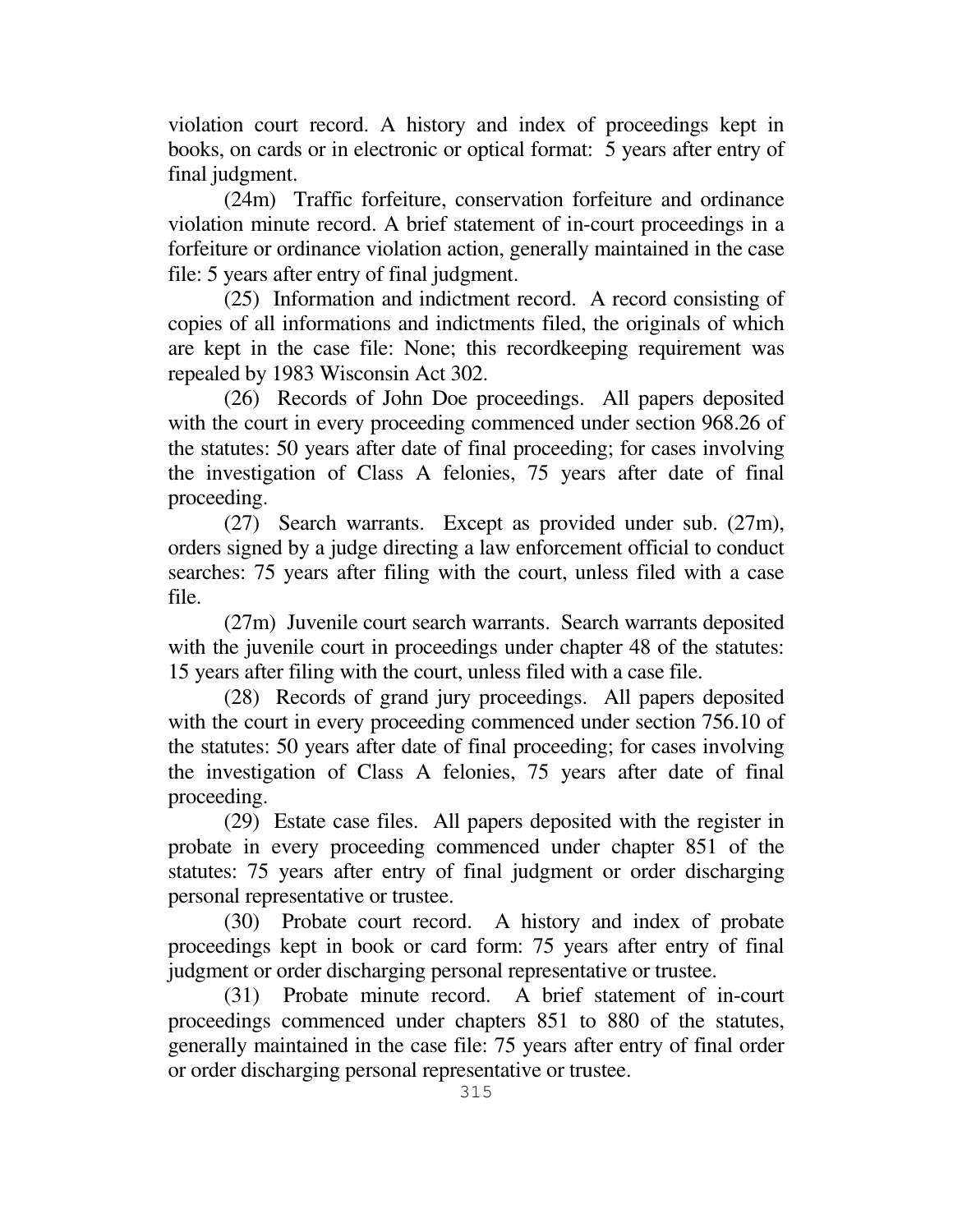(32) Guardianship case files. All papers deposited with the register in probate in every proceeding commenced under chapters 55 and 880 of the statutes: 7 years after termination of guardianship.

 (33) Guardianship court record. A history and index of proceedings under chapters 55 and 880 of the statutes kept in book or card form: 7 years after termination of guardianship.

 (34) Guardianship minute record. A brief statement of in-court proceedings commenced under chapters 55 and 880 of the statutes, generally maintained in the case file: 7 years after termination of guardianship.

 (35) Wills deposited for safekeeping. Will deposited by a testator with the register in probate of the court of the county where the testator resides: 100 years after filing.

 (36) Wills not admitted to probate. Wills deposited after the death of a testator where there is no estate to probate: 100 years after filing.

 (37) Registry of wills. An index kept by a register in probate of all wills deposited or delivered prior to probate: 100 years after final entry.

 (38) Mental health case files. All papers deposited with the clerk of circuit court or register in probate in every proceeding commenced under chapter 51 of the statutes: 10 years after entry of final order of commitment or extension.

 (39) Mental health court record. A history and index of proceedings kept in book or card form: 10 years after entry of final order of commitment or extension.

 (40) Mental health minute record. A brief statement of in-court proceedings commenced under chapter 51 of the statutes, generally maintained in the case file: 10 years after entry of final order of commitment or extension.

 (41) Juvenile delinquency, juveniles in need of protection and services and children in need of protection and services case files. Except as provided in sub. (24), all papers deposited with the clerk of circuit court, register in probate or clerk of court for juvenile matters in every proceeding commenced under ch. 48 or 938, stats.: 4 years after the 18th birthday of the juvenile or child; 8 years after the 18th birthday of the juvenile or child if he or she was adjudicated delinquent for committing an act that would be punishable as a Class A or Class B felony if committed by an adult.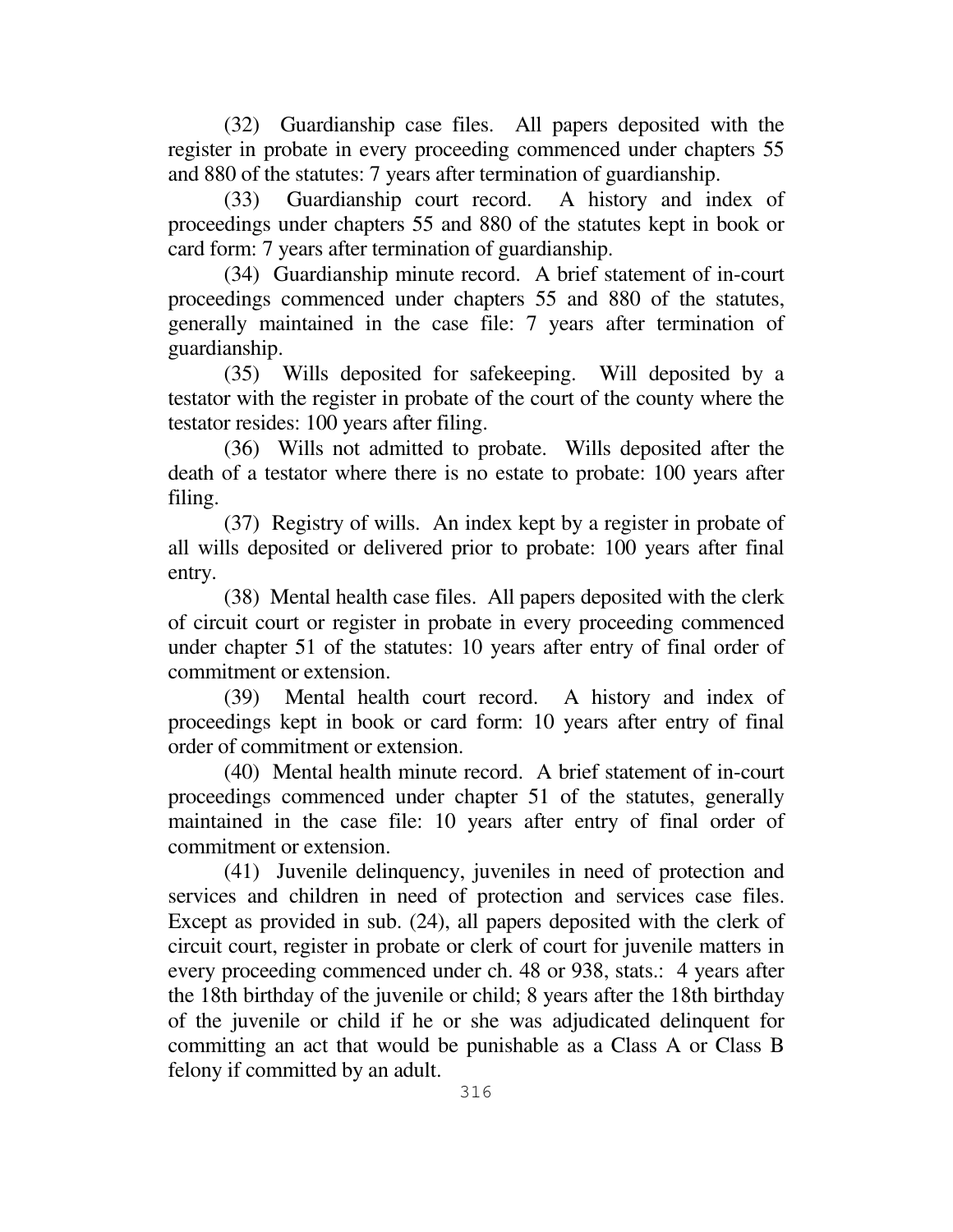(42) Termination of parental rights and adoption case files. All papers deposited with the clerk of circuit court, register in probate or clerk of court for juvenile matters in every termination of parental rights and adoption proceeding commenced under chapter 48 of the statutes: permanent.

 (43) Juvenile court record. A history and index of proceedings under ch. 48 or 938, stats., kept in books, on cards or in electronic or optical format: 4 years after the 18th birthday of the juvenile or child; 8 years after the 18th birthday of the juvenile or child if he or she was adjudicated delinquent for committing an act that would be punishable as a Class A or Class B felony if committed by an adult.

 (44) Juvenile minute record. A brief statement of in-court proceedings commenced under ch. 48 or 938 stats., generally maintained in the case file: 4 years after the 18th birthday of the juvenile or child; 8 years after the 18th birthday of the juvenile or child if he or she was adjudicated delinquent for committing an act that would be punishable as a Class A or Class B felony if committed by an adult.

 (45) Non-criminal case exhibits, paper and non-paper. One year after time for appeal has expired, provided that return of the exhibit has been offered to the proffering party.

 (46) Criminal case exhibits, paper and non-paper. One year after time for appeal has expired, provided that return of the exhibit has been offered to the proffering party.

(46m) Criminal case exhibits containing biological material subject to forensic deoxyribonucleic acid testing under s. 974.07, stats. Any criminal case exhibit that is identified by the parties, the clerk, or the court as containing biological material and that remains in the court's custody shall be retained until the later of 50 years after entry of final judgment or until every person in custody as a result of the action or proceeding has reached his or her discharge date, or until the court otherwise orders the disposition of the evidence under s. 757.54 (2) (c) or 974.07, stats.

#### COMMENT

Deoxyribonucleic acid (DNA) technology is increasingly vital to ensuring accuracy and fairness in the criminal justice system. Section 974.07, stats., does not define the term "biological material." The development of new techniques and scientific breakthroughs in all areas of the forensic sciences will influence determinations of criminal case exhibits to be retained pursuant to SCR 72.01 (46m).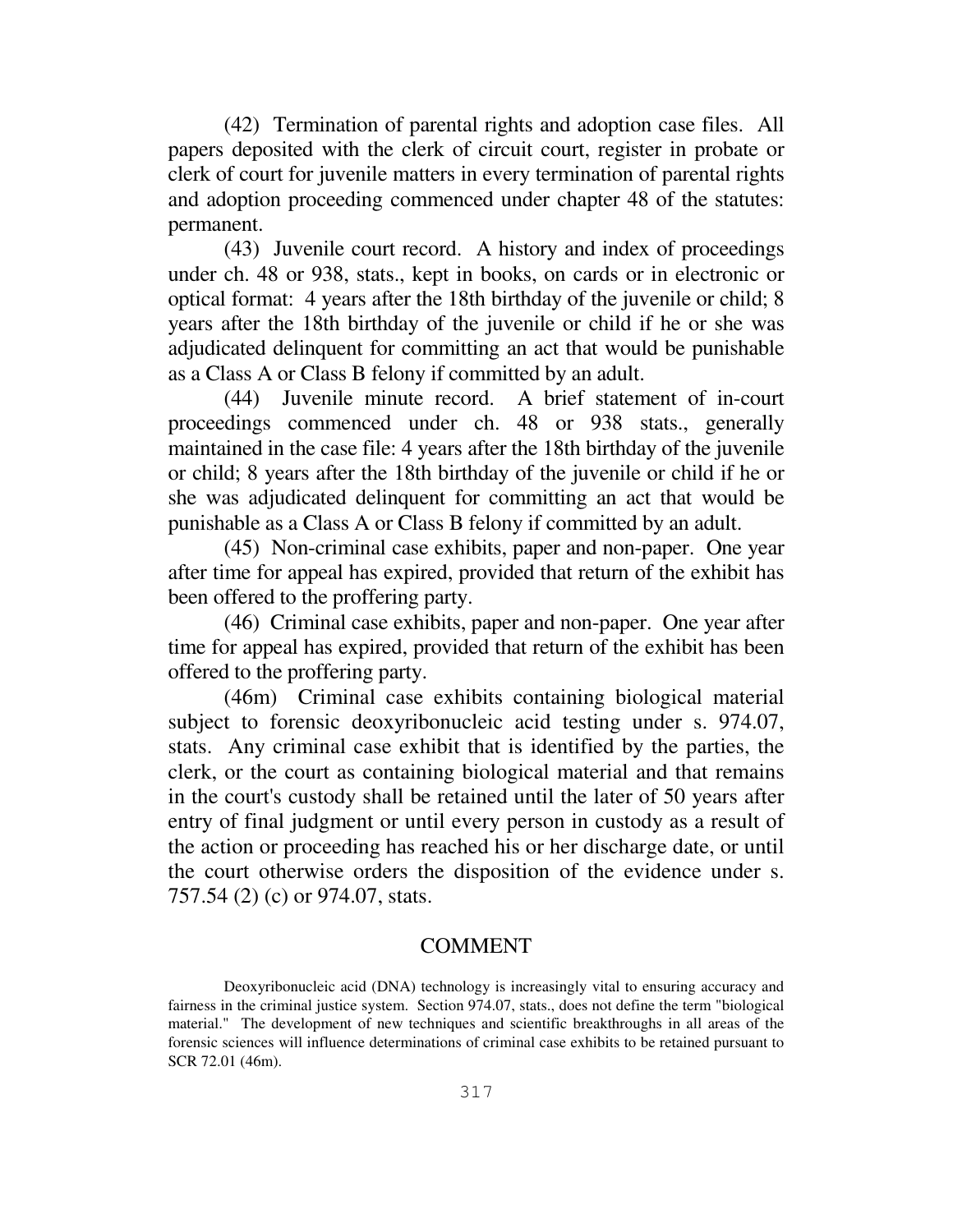(47) Court reporter notes. Verbatim stenographic, shorthand, audio or video notes produced by a court reporter or any other verbatim record of in-court proceedings: 10 years after the hearing.

 (48) Receipts. A receipt for money received by the clerk of court or register in probate: 7 years after issuance.

 (49) Bank transactions. Deposit slips, bank statements and canceled checks: 7 years after transaction.

 (50) Trust account ledgers. Records of trust accounts maintained by a clerk of court or register in probate: the retention period for case file from which the trust account emanates; when the trust account is closed, the record may be filed with the related trust account file.

 (51) Certificates of payment. A certificate or voucher authorized for payment by the court: 7 years after filing.

(52) Jury payroll. A record of jury fees paid: 7 years after filing.

 (53) Juror questionnaires. A form sent to determine eligibility of prospective jurors: 4 years after panel service.

 (54) Jury array. A list of qualified persons selected to serve as jurors: 4 years after panel service.

 (55) Record of jurors. A record of jurors summoned to serve on juries: 4 years after panel service.

 (56) Ministers' credentials. A certification that a person is a member of the clergy, licentiate or appointee that permits officiating at marriages: 20 years after date of filing.

 (57) Notary public appointments. An oath filed with the clerk of court by a notary public: Upon expiration of term.

 (58) Oaths of office. Oaths of office required to be filed with the clerk of circuit court by county officials and municipal judges: 7 years after expiration of term.

 (59) Register of officials. A listing of the names and terms of appointment for court commissioners, deputy sheriffs, notaries public and municipal judges: 2 years after expiration of term.

 (60) Naturalization records. Records of applications for U.S. citizenship and proceedings to grant U.S. citizenship: Permanent.

 (61) Court records no longer created. Records no longer created, utilized or maintained by the court for legal purposes: 20 years after repeal, modification, supersession or amendment.

 (62) Court records in book form. Court records kept in book form may contain various case and record types; depending upon the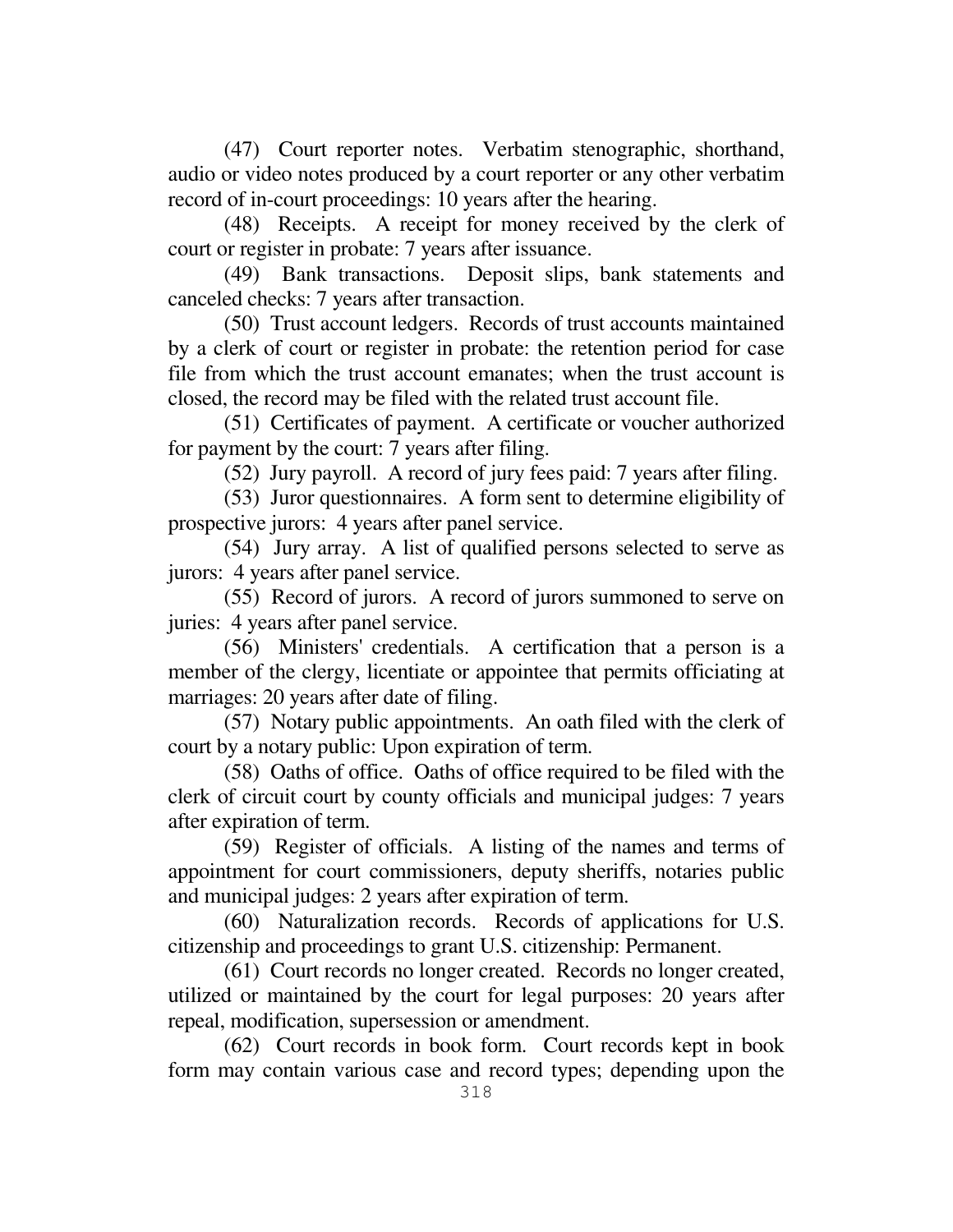case and record type, one of the following shall be used to determine the longest minimum retention period as specified under this rule:

 (a) Beginning with the date of final entry for the most recently disposed case.

 (b) Beginning with the date of final entry for felony cases when maintained in books with other case types.

 (c) Beginning with the date of the 18th birthday of the youngest juvenile covered in the book when pertaining to proceedings commenced under chapter 48 of the statutes.

 (63) Inquest records. Records of an inquest under s. 979.08, stats., including testimony, evidence, written instructions and findings of probable cause or verdict: No retention; record is delivered to the coroner or medical examiner for safekeeping.

 (64) Incarcerated person records. Files containing prisoner litigation correspondence, pleadings and other documents; usually a writ of habeas corpus or certiorari; that are kept in group files until they are reviewed by a judge to determine if the action can be filed without the payment of filing fees and court costs: 5 years after date of submission. If the action meets the filing criteria as a civil action, it becomes a civil case and is retained in accordance with sub. (1).

#### **SCR 72.02 Procedure for disposal of court records.**

 (1) A clerk of court, register in probate or other court records custodian may destroy records in his or her custody after minimum retention periods under SCR 72.01 have expired and after compliance with SCR 72.04.

 (2) Records defined as confidential by rule or statute shall be destroyed in accordance with sub. (1) by burning, shredding or other means that will obliterate the records.

## **SCR 72.03 Destruction of original court record after microfilming or electronically or optically storing.**

 (1) In this rule, "suitably microfilmed or microphotographed" means being microfilmed or microphotographed, to the extent practicable, in accordance with the minimum standards for microfilming and microphotographing as established by the American National Standards Institute.

 (2) Notwithstanding the provisions of SCR 72.01, any record of a court that has been suitably microfilmed may be destroyed in accordance with SCR 72.02(1) or (2) 2 years after entry of final order in the action for which the record is maintained or 2 years after filing for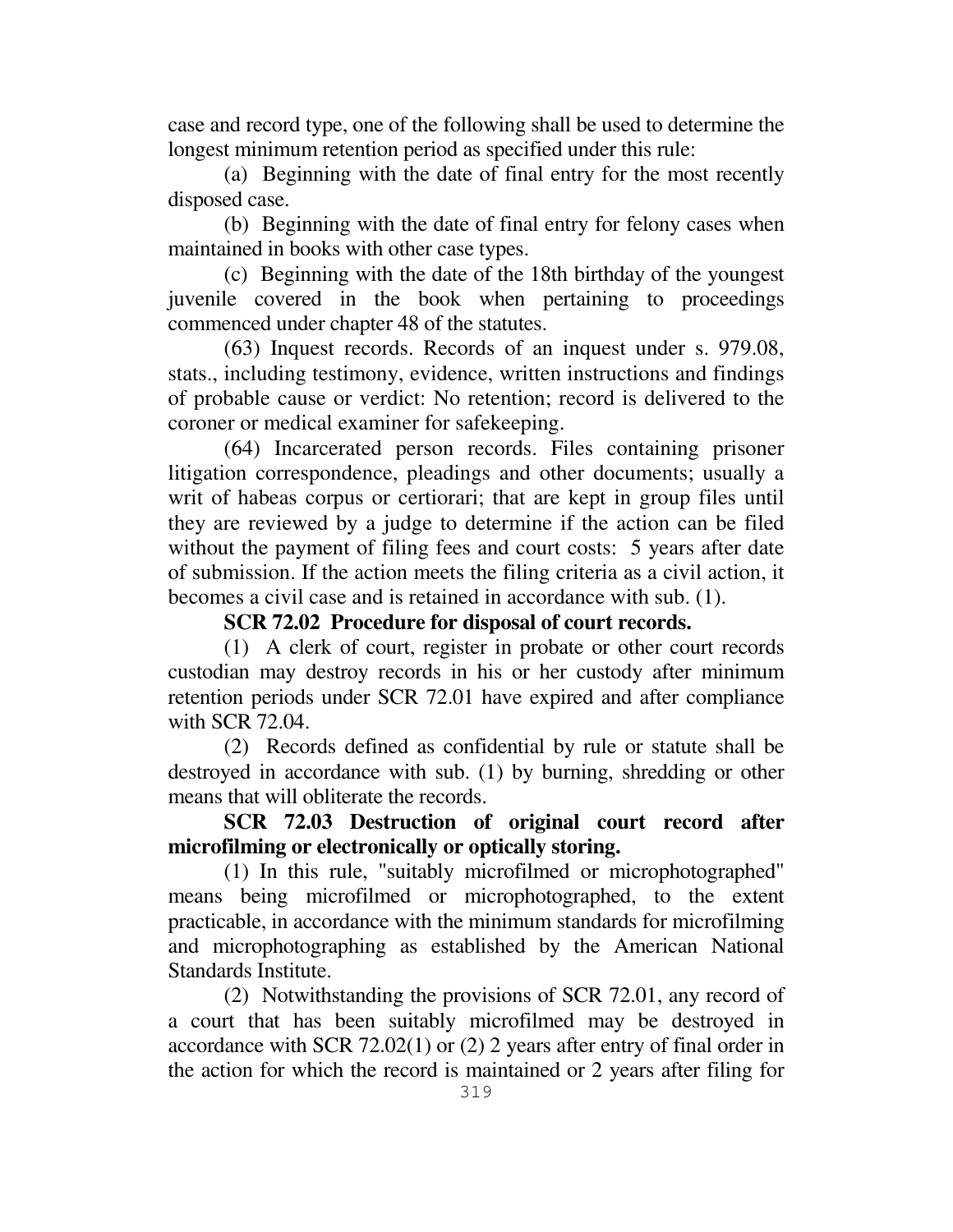records not specifically related to court actions.

 (3) Any record of a court that has been electronically or optically stored and preserved in accordance with SCR 72.05 may be destroyed in accordance with SCR 72.02(1) and (2) one year after entry of a final order in the action for which the record is maintained or one year after filing for records not specifically related to court actions.

## **SCR 72.04 Offer of title to historical society.**

 The custodian of the court record, prior to its destruction under this chapter, shall give at least 60 days' notice of such destruction in writing to the historical society, which may preserve any records it determines to be of historical interest. Notice is not required for any records for which destruction has previously been approved by the historical society or in which the historical society has indicated, by blanket waiver, that it has no interest for historical purposes.

## **SCR 72.05 Retention of court records maintained as official or original information on electronic or optical storage systems.**

(1) In this rule:

 (a) "Accessible" means arranged, identified, indexed and maintained in a manner that permits the location and retrieval of the information in a readable format within a reasonable time by use of the proper hardware and software.

 (b) "Accurately reproduce" means that, when displayed on a retrieval device or reproduced on paper, all information exhibits a high degree of legibility and readability.

 (c) "Authenticity" means actually and reliably what is claimed and implies the ability to substantiate what is claimed.

 (d) "Legible" means that, when displayed on a retrieval device or reproduced on paper, the quality of the letters, numbers or symbols enables the user to identify them positively and quickly to the exclusion of all other letters, numbers or symbols.

 (e) "Readable" means that the quality of a group of letters, numbers or symbols is recognized as words, complete numbers or distinct symbols.

 (2) Court records specified in SCR 72.01 and maintained as official or original information on electronic or optical storage systems shall be retained in the custody of the court for the minimum time periods specified in SCR 72.01. The system maintaining the court records shall meet all of the following requirements:

(a) The information retained shall be in a legible and accessible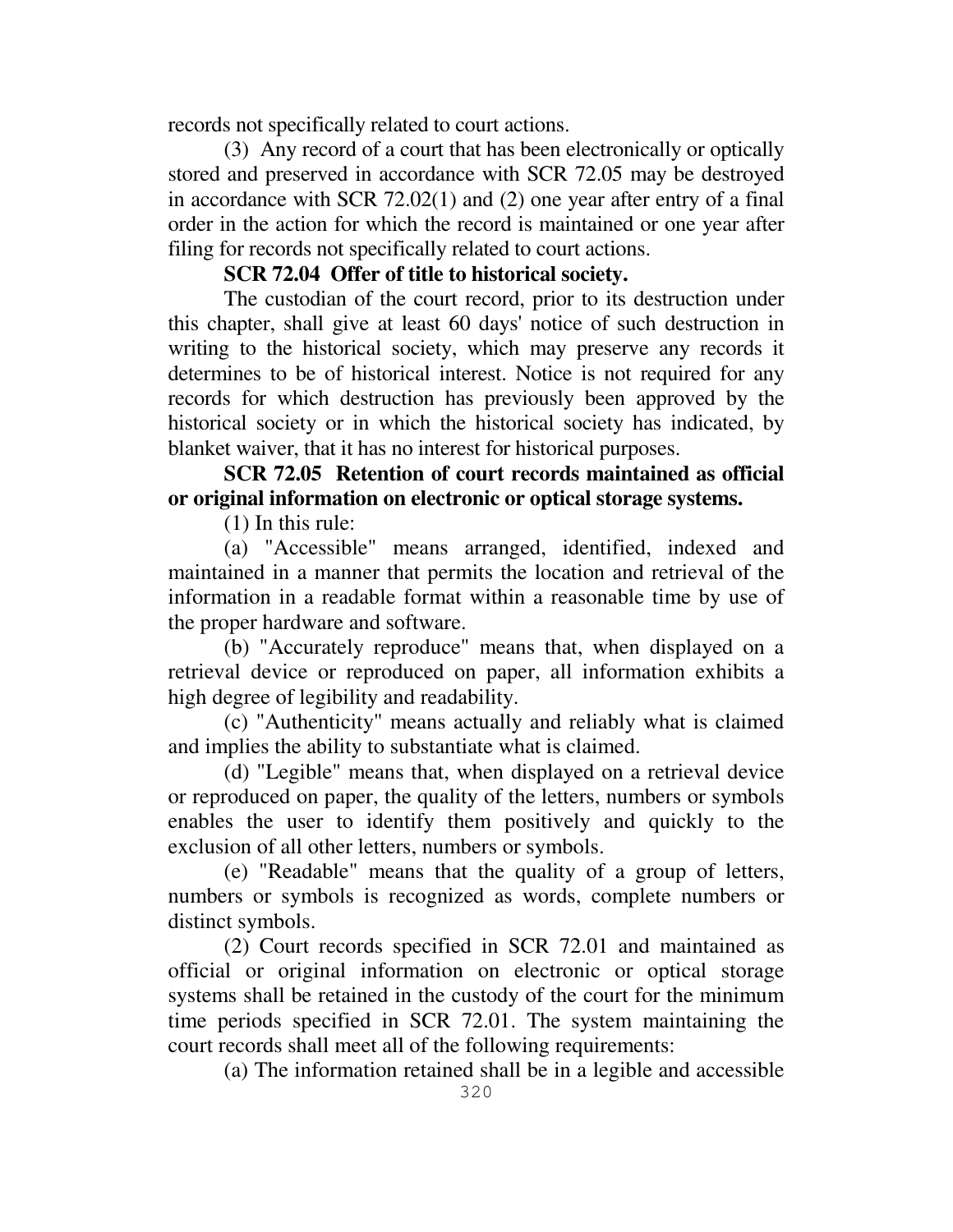format capable of accurately reproducing the original, or of sustaining readability, for the time periods specified in SCR 72.01.

 (b) Operational and technical system procedures shall protect the authenticity, confidentiality, accuracy and reliability of the information captured and provide the appropriate level of security to safeguard the integrity of the electronic or optically imaged information.

 (c) The legibility and readability of a statistically significant sampling of electronic or optically imaged records shall be verified to ensure, to a 99.5% degree of confidence, that the information or images are legible and readable. Original optical images that are not legible or readable shall be flagged and rescanned for optimum image enhancement. Illegible images shall contain the scanned notation "best possible image".

 (d) A suitable technical level of security shall be provided to protect electronic or optically imaged records that are required to be sealed, impounded or confidential and procedures shall be implemented to restrict access to only those persons authorized by statute or court order to access those records.

 (e) Suitable hardware and software shall be provided to retrieve, read and timely reproduce on paper any record retained on electronic or optical storage systems.

 (f) Procedures shall be in place and timely implemented for the backup, recovery and storage of electronically or optically stored records to protect those records against media destruction or deterioration and information loss.

 (g) For disaster recovery purposes, at least one electronically or optically stored backup copy of all automated or optically imaged records shall be maintained using accepted computer backup procedures; backup copies shall be stored in a separate location under appropriate environmental storage conditions; and a schedule to regularly update or supplement backup copies as a normal part of operations shall be implemented.

 (h) At least one set of documentation for the electronic or optical systems that produced the automated or optically imaged records shall be maintained for the retention period of those records, and documentation shall be regularly updated or supplemented when revisions are made.

(i) Inspection of a statistically significant sampling of electronic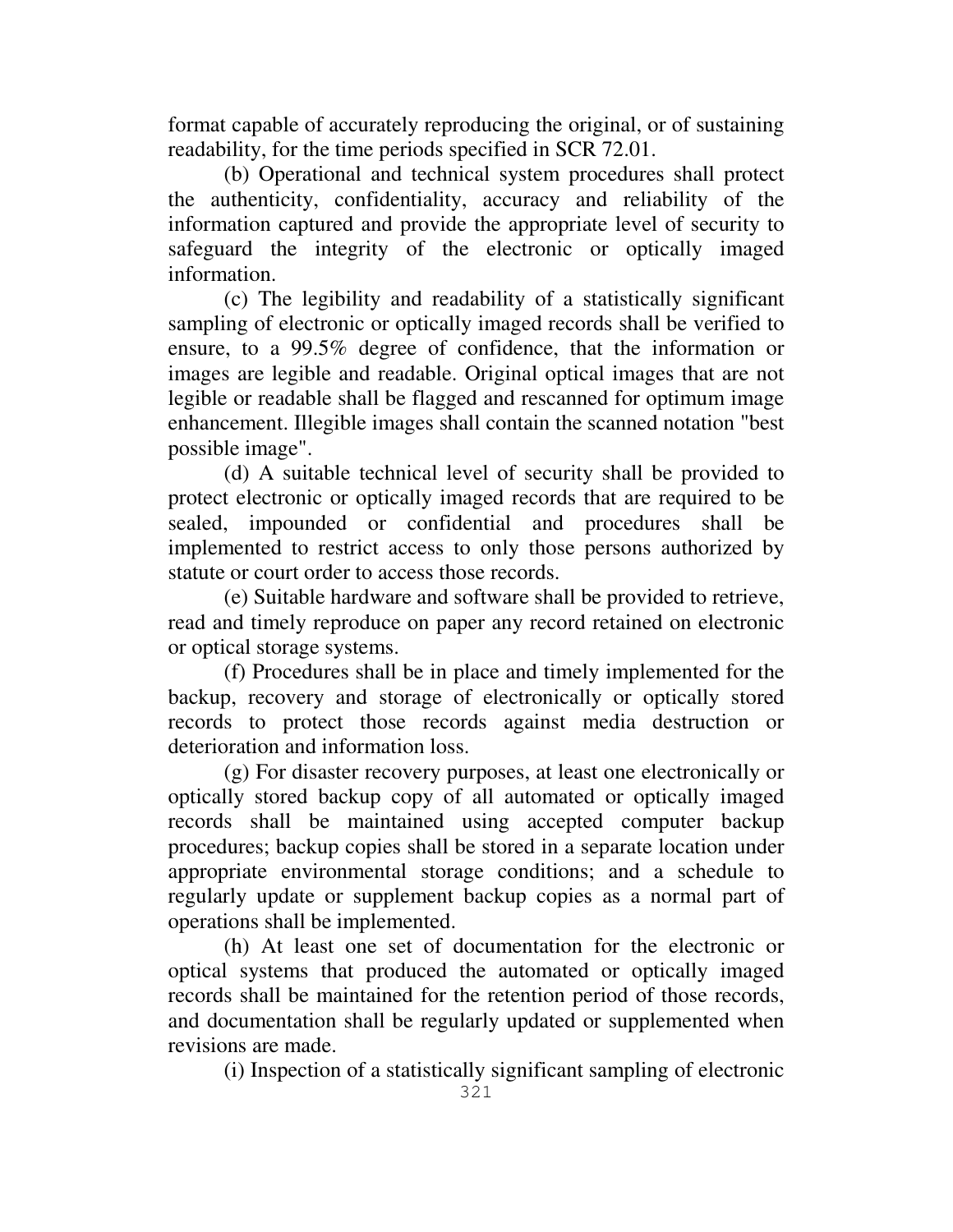or optically imaged records shall be conducted at least once every 3 years to verify, to a 99.5% degree of confidence, that there has been no degradation of the electronic medium or of the image quality.

 (j) A media retention and conversion review schedule shall be established to ensure that electronically or optically stored information is reviewed for data conversion or recertification at least once every 3 years or more frequently when necessary to prevent the physical loss of data or technological obsolescence of the medium.

 (k) Off-line electronic data or records stored on optical disk shall be transferred to new media or new optical disk and verified prior to the expiration of one-half of the useful life of the original media or disk as determined by the manufacturer's certified disk playback stability measured in years.

 (L) Court records electronically or optically stored, including records stored off-line and on backup media, that are expunged by court order under ss. 938.355 (4m) and 973.015, stats., shall be expunged by sealing or removing the record, obliterating the index to the record, or otherwise restricting access to the record.

 (3) Electronically or optically stored records with historical or research value beyond the retention periods specified in SCR 72.01 shall be protected from destruction or media deterioration and transferred to the state historical society of Wisconsin in a computerindustry-accepted standard universal format, together with technical documentation.

 (4) Records electronically or optically stored that have reached the minimum retention period specified in SCR 72.01 and that do not have historical or research value may be destroyed. For the circuit court automation program or other electronic court data systems and for write-once-read-many-times optical disk systems, records should be organized and formatted to permit the off-line disk or optical disk as a whole to be destroyed. For write-once-read-many-times disks, the destruction or sealing of the specific index reference to the obsolete record is sufficient.

 (5) A written plan shall be provided to the director of state courts for prior approval to ensure compliance with this rule before a new electronic or optical imaging system is implemented and before an existing system is enhanced. The plan shall indicate all of the following:

(a) That a feasibility study was conducted and an analysis made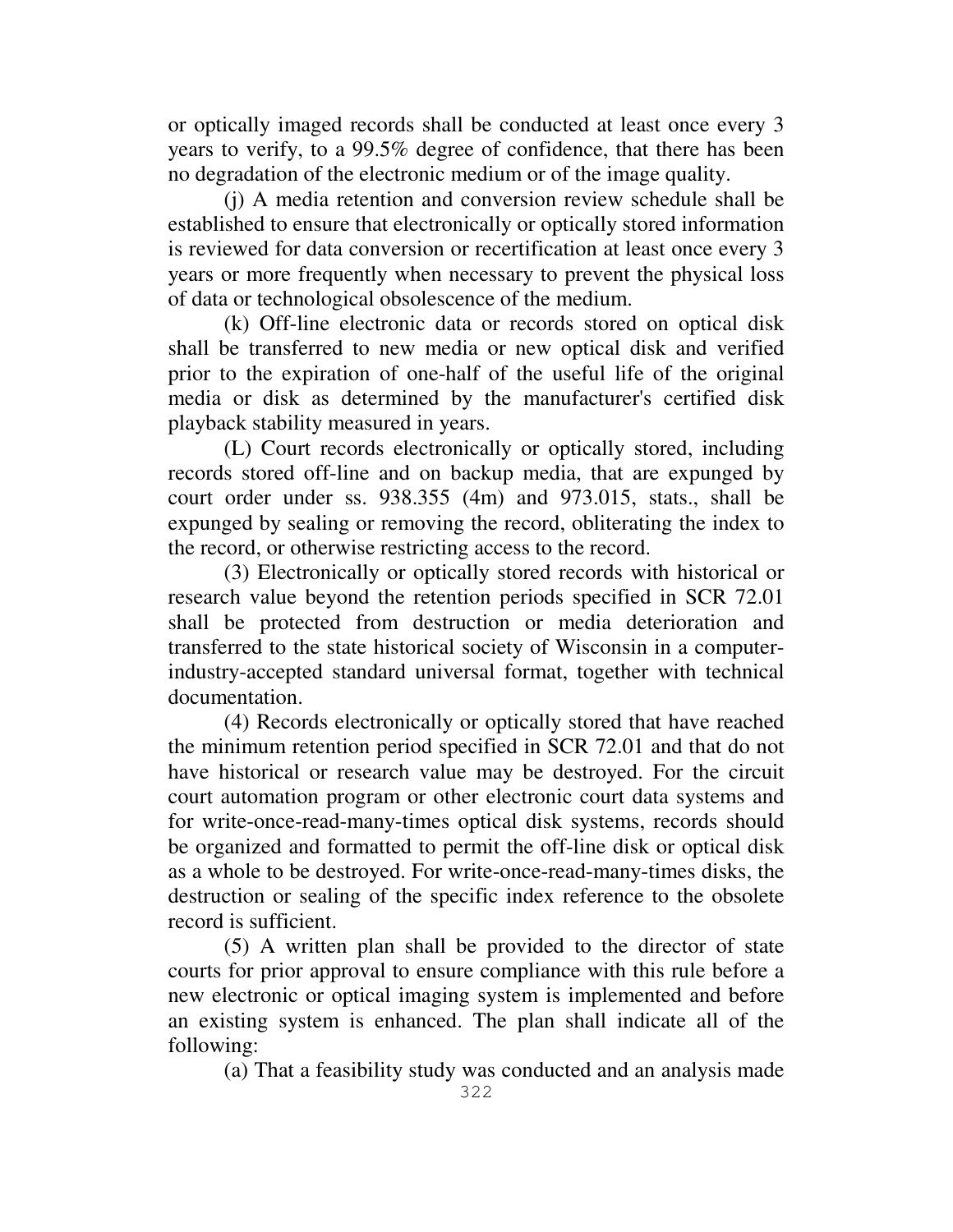of the system's cost and conversion costs compared to ongoing current costs.

 (b) That a data migration plan has been developed for the retention period of electronically or optically stored records.

 (c) If the system is an optical imaging system, that the custodian of the record has executed a statement of intent and purpose indicating all of the following:

 1. The case type of record and years to be reproduced or transferred.

 2. The subsection of SCR 72.01 that pertains to the type of court record being imaged.

3. The physical disposition of the original paper records.

 4. If the system is a county system, the county resolution or ordinance authorizing optical imaging.

 5. The certification of the records as received or created and transferred to optical disk format in the normal course of business.

 (d) That the statement of intent and purpose was provided to the office of the director of state courts.

### **SCR 72.06 Expunction.**

When required by statute or court order to expunge a court record, the clerk of the court shall do all of the following:

 (1) Remove any paper index and nonfinancial court record and place them in the case file.

 (2) Electronically remove any automated nonfinancial record, except the case number.

(3) Seal the entire case file.

 (4) Destroy expunged court records in accordance with the provisions of this chapter.